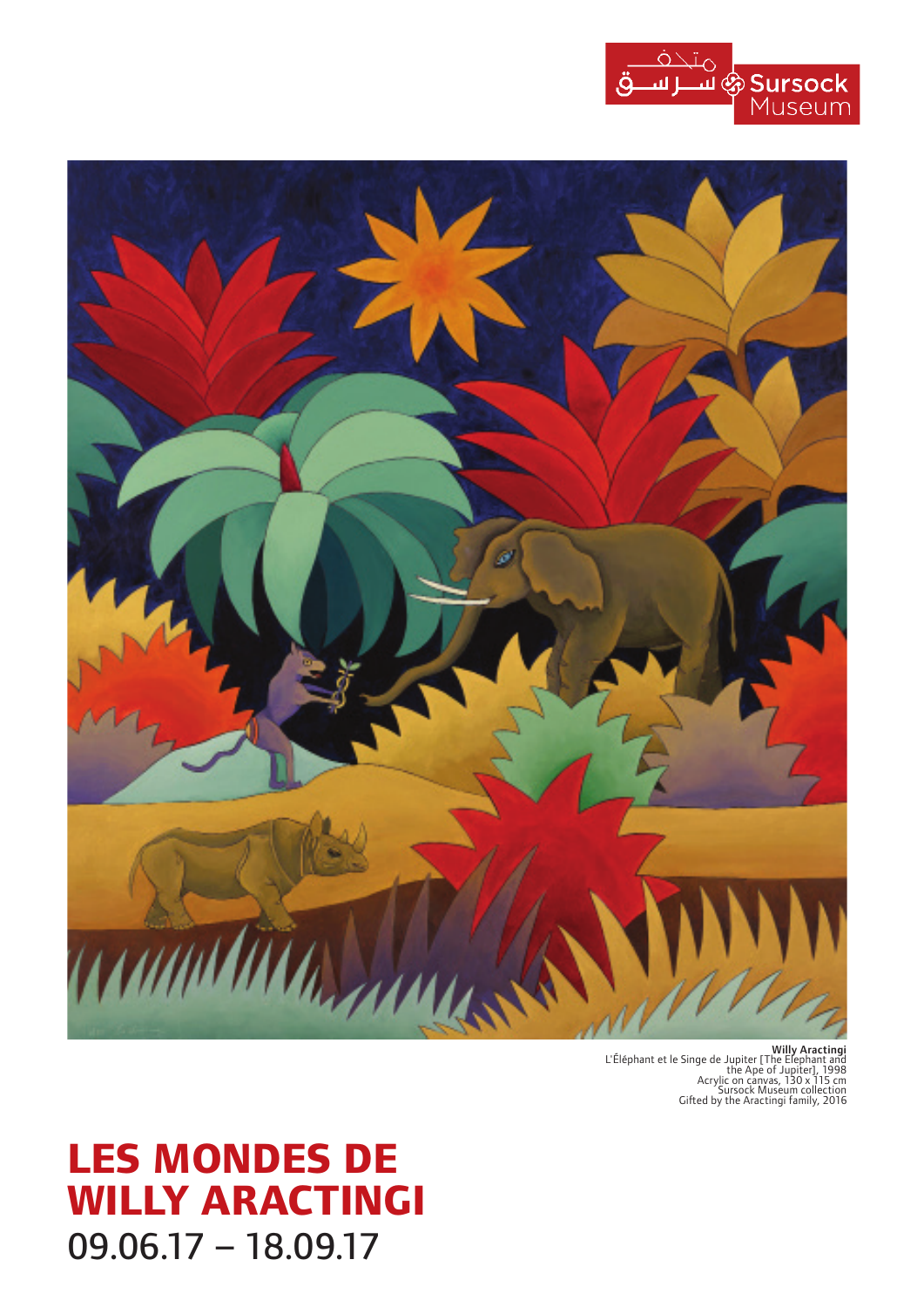# Les Mondes de Willy Aractingi

Opening on Thursday 8 June, 18:00 to 21:00 On view until 18 September 2017 Special Exhibiitons Hall, Level -2

*Les Mondes de Willy Aractingi* is an exhibition devoted to the work of painter Willy Aractingi (1930-2003).

Self-taught, Aractingi has often been labeled as a naive or primitive artist; this exhibition looks to take a more nuanced approach, and features more than 120 works created between 1973 and 2003.

Best known for his gradations of color, Aractingi was also fascinated by tales, fables, and other stories told to children such as Geha, Tarzan, Abla and Antar, Adam and Eve, and by La Fontaine's animals and characters. He depicts a world inhabited by creatures and animals including lions, foxes, crows, monkeys, and brings them to life with as many vivid colors as his palette permits.

Aractingi is in pursuit of his own aesthetic and humor, and plays with variations to obtain several versions of his propositions. Abla's alternately purple, yellow, and green face, framed by a tarbouche or high bun, is transformed with each of these variations.

A parfumier by trade, Aractingi developed an interest in painting very early in life, but did not receive the support he had hoped for. The frustration he felt was to stay with him and eventually push him to dedicate himself entirely to painting from the beginning of the 1980s. A tireless worker, Aractingi then targeted the masterpieces of literature, both Western – Jean de la Fontaine's Fables, Tarzan King of the Jungle, Sleeping Beauty – and Eastern – Kalila wa dimna, the tales of Geha, the love story of Antar and Abla – aiming to illustrate each story.

The exhibition follows a generous donation to the Sursock Museum in 2016 by the Aractingi family of 224 oil paintings, each one illustrating a La Fontaine fable. This important initiative has allowed the Museum to hold a retrospective of the artist's work. The exhibition brings together over 120 works by the artist completed between 1973 and 2003.

The exhibition is curated by Yasmine Chemali, Head of Collections at the Sursock Museum.

Press preview: Tuesday 6 June, 12:00 to 13:30

Opening reception: Thursday 8 June, 18:00 to 21:00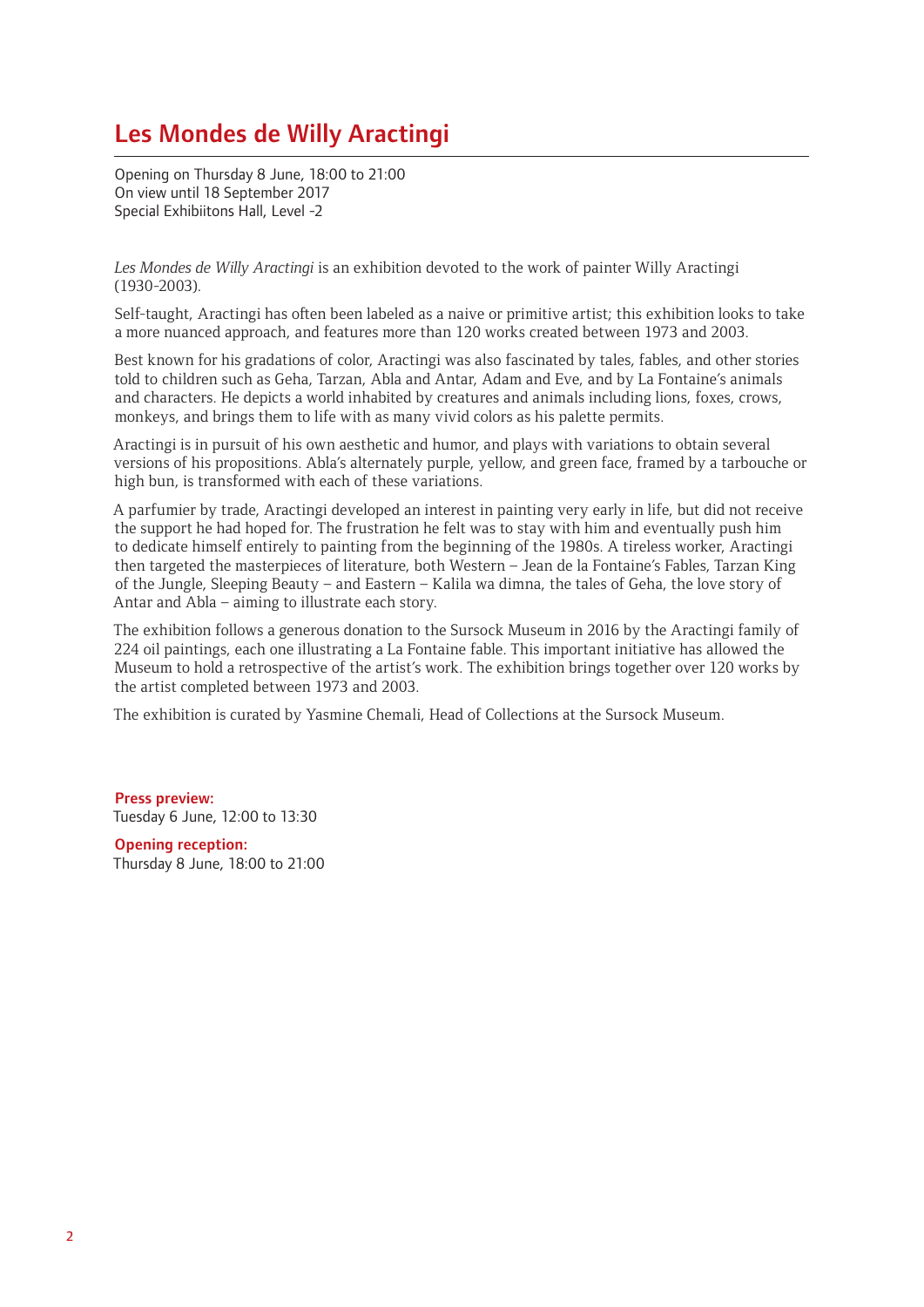"I know that one day I will be recognized as a great artist  $-$  it is a matter of time. If I live long enough and if I manage to leave an important oeuvre. […] I will work as long as I can to finish the Fables for June '95. It will be the date of my life's work."

Willy Aractingi's family chose the Sursock Museum to receive an unprecedented donation of more than 200 paintings depicting Jean de la Fontaine's Fables.

Aractingi began to paint each of the Fables in 1989. Six years later, in 1995, the year of Jean de la Fontaine's tricentenary, he thought of finishing his colossal work.

But the Fables stuck to his brush as he continued to paint and repaint them until the end of his days. Aractingi had been right: it's his own Fables that brought him the most fame — perhaps he had foreseen it. In any case, he intended for this series to be housed in an institution, not willing to sell or disperse these paintings.

The Sursock Museum proudly welcomes this important work, which is being added to the Museum's permanent collection, and is grateful to the generous contribution of Willy Aractingi and his family.

By offering public access to a corpus as complete and emblematic of an artist of Willy Aractingi's stature, the Museum can carry further its mission of preserving Lebanese modern and contemporary heritage.

Through the work's playful and educational aspect, this exhibition creates bridges between generations and cultures.

 Zeina Arida Director, Sursock Museum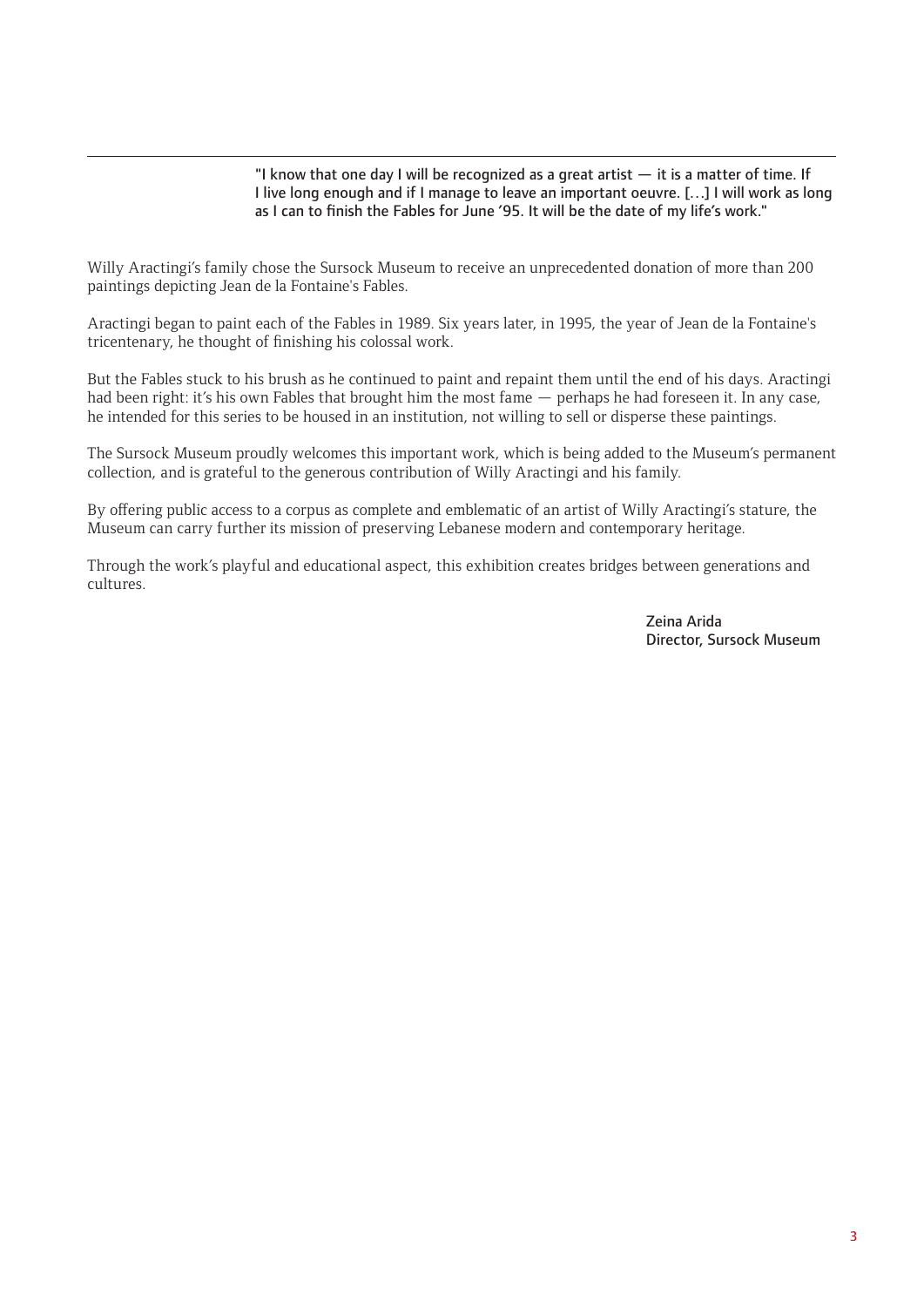

Willy Aractingi<br>Les Deux Taureaux et une Grenouille [The Two Bulls<br>and the Frog], 1994<br>Acrylic on canvas, 100 x 100 cm<br>Sursock Museum collection





Willy Aractingi Les Devineresses [The Fortune-Tellers], 1990 Mixed media on canvas, 100 x 100 cm Sursock Museum collection Gifted by the Aractingi family, 2016

Willy Aractingi Le Lion [The Lion], 1995 Mixed media on canvas, 100 x 100 cm Sursock Museum collection Gifted by the Aractingi family, 2016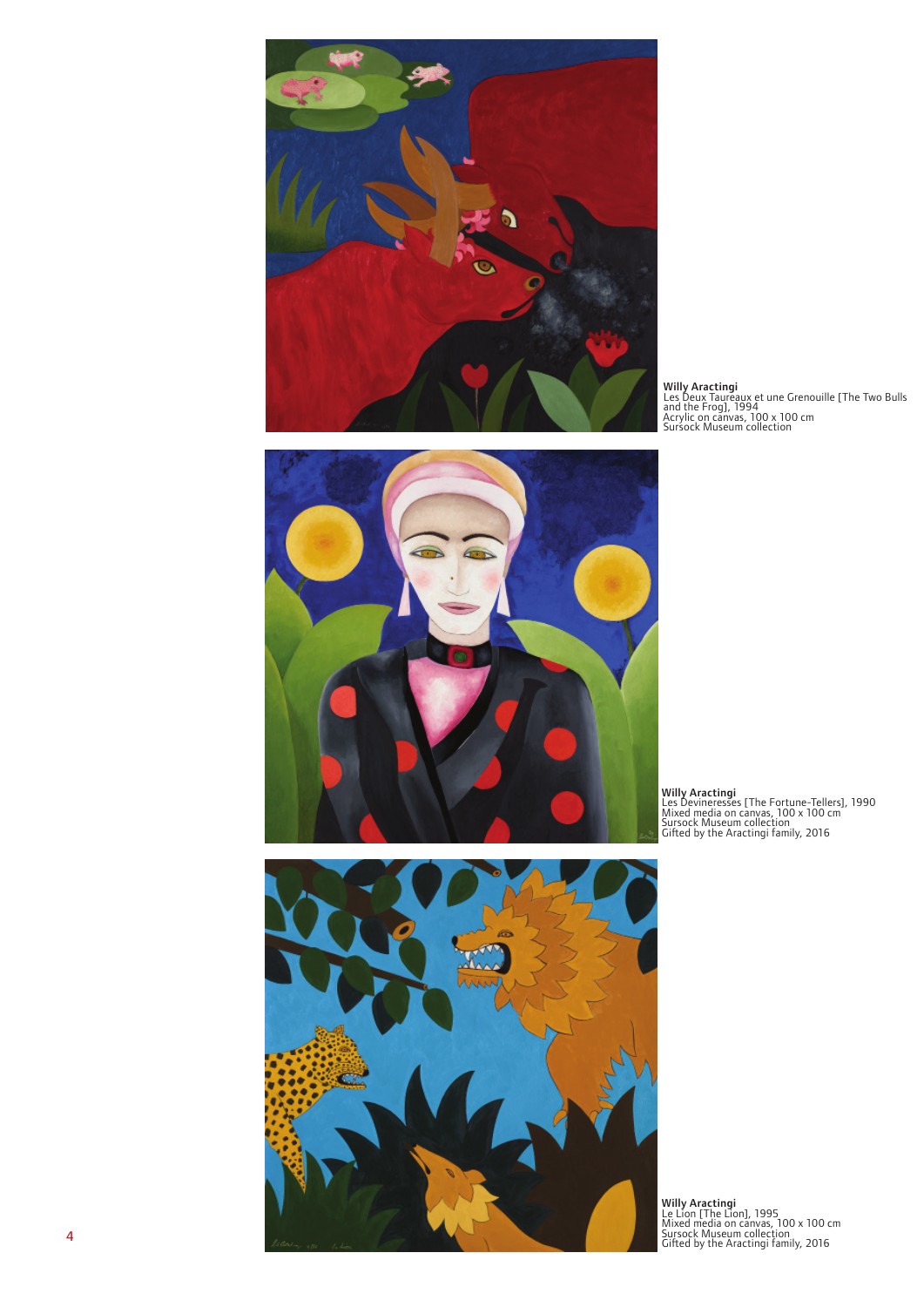# Parallel public program

### **TOUR**

Curator's Tour Yasmine Chemali Saturday 10 June, 16:00 to 17:00 in French, 17:00 to 18:00 in English Thursday 15 June, 18:00 to 19:00 in French, 19:00 to 20:00 in Arabic Free admission

Join curator Yasmine Chemali for a tour of Les Mondes de Willy Aractingi, exploring the main themes and ideas behind the exhibition.

Yasmine Chemali is the Head of the Collections at the Sursock Museum.

### **FAMILY PROGRAM | PERFORMANCE**

Origins of a Fable with Collectif Kahraba Saturday 10 and Sunday 11 June, 20:00 to 21:00 Museum esplanade Free admission

A performance for all ages.

The first fable may have even been modelled from clay. The central element will be clay in layered sheets, in piles, in blocks, in bas-relief, modelled live, and so on, giving life to figures and spaces. It is from and through this raw material that the two interpreters (Eric Deniaud and Aurelien Zouki) will build the genealogy of fables and their origins. Drawing inspiration from the exhibition Les Mondes de Willy Aractingi, the piece combines live sculpture and drawing, movement, object manipulation, and sound creation.

The development of Origins of a Tale was supported by the Swiss Embassy in Lebanon and the French Institute in Lebanon, and has received grants from Focus Liban (French Institute– Zoukak Company) and from Masrah al Madina – 20th anniversary grant.

Collectif Kahraba is a performing arts company comprised of artists and technicians from different backgrounds, who believe that art is a trajectory towards openness and dialogue. Since 2007, Collectif Kahraba has presented ten different performances that brought together various disciplines, including, theatre, puppetry, shadow theatre, and contemporary dance. The collective has also initiated a multidisciplinary, free festival, "Nehna wel Amar wel Jiran," which held its fourth edition in 2015, bringing together more than 40 artists and over 5000 spectators. Collectif Kahraba are also at the helm of the Hammana Artist House, a new art residency space located in the village of Hammana.

### **FAMILY PROGRAM**

#### **Wild Things: A Mask-Making Workshop with Junk Munkez**

Saturday 17 June, 11:00 to 13:00 | Saturday 8 July, 11:00 to 13:00

Ages 6-12. Children must be accompanied.

LBP 10,000 per child. LBP 5,000 per additional child.

Tickets can be booked through our website : www.sursock.museum

Create a mask using colorful and patterned textiles, cardboard, and origami techniques. In this participatory workshop, children will enter a fantasy world with an oral storytelling session of the Fables de la Fontaine. After choosing their favorite fables and characters, kids will draw an initial sketch of their mask and fabricate it. They will also be able to take their custom mask home.

Lea Kirdikian is a product designer with an avid interest in recycled materials. Xavier Baghdadi is an imaginative animator/illustrator. They teamed up to collaborate on an upcycling initiative called Junk Munkez, joining forces to conquer the local trash heaps through colourful eco-friendly products with eco-conscious ethics.